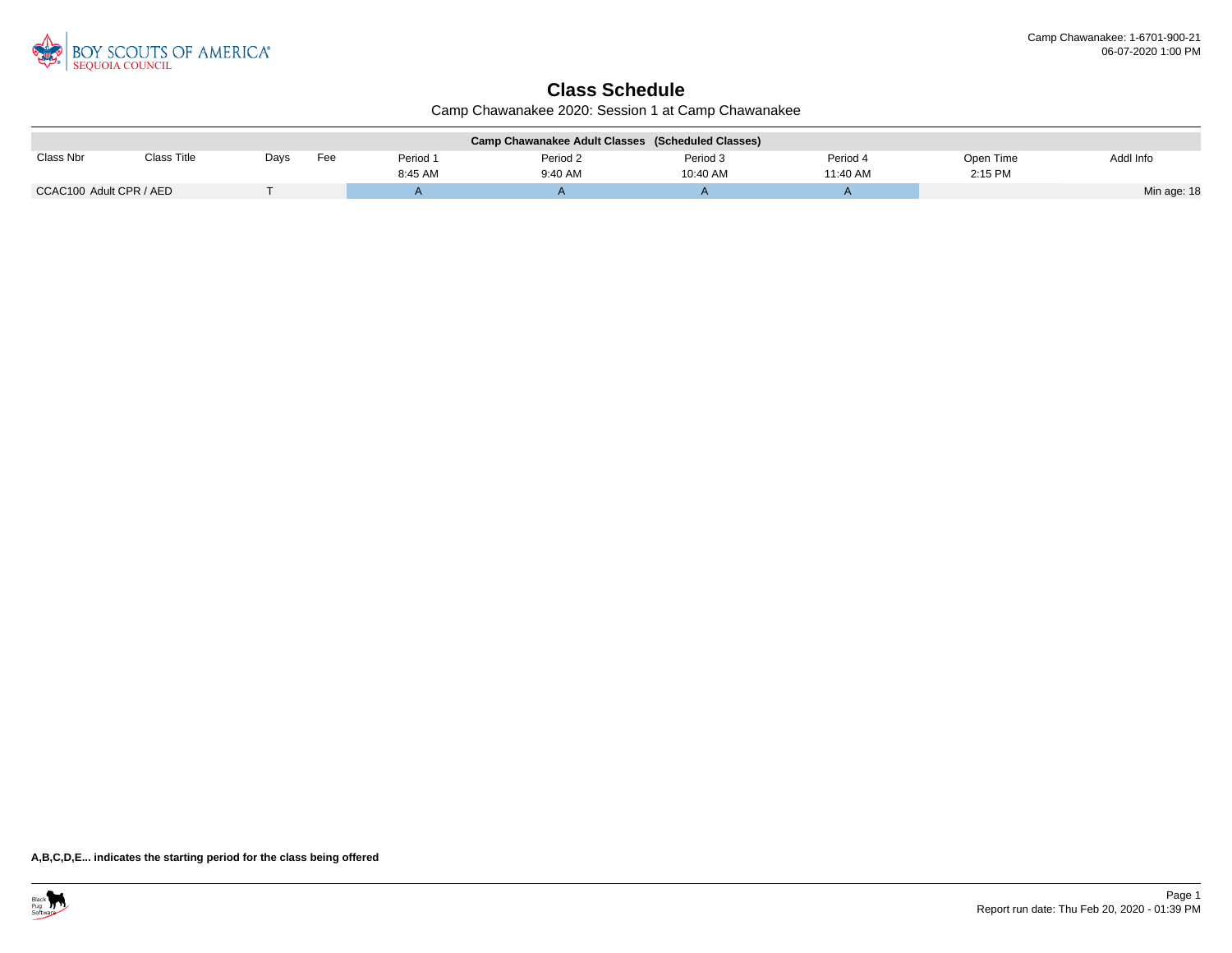

## **Class Schedule**

| Camp Chawanakee 2020: Session 1 at Camp Chawanakee |  |  |  |  |
|----------------------------------------------------|--|--|--|--|
|----------------------------------------------------|--|--|--|--|

|                                         |                                       |              |     |                | Camp Chawanakee Merit Badges (Scheduled Classes) |                |                |                |             |
|-----------------------------------------|---------------------------------------|--------------|-----|----------------|--------------------------------------------------|----------------|----------------|----------------|-------------|
| Class Nbr                               | <b>Class Title</b>                    | Days         | Fee | Period 1       | Period 2                                         | Period 3       | Period 4       | Open Time      | Addl Info   |
|                                         |                                       |              |     | 8:45 AM        | 9:40 AM                                          | 10:40 AM       | 11:40 AM       | 2:15 PM        |             |
| CCMB100 Archery                         |                                       | <b>MTWRF</b> |     | $\overline{A}$ | B                                                | $\mathbf{C}$   | D              |                |             |
| CCMB101 Art                             |                                       | <b>MTWRF</b> |     |                |                                                  |                |                | $\mathsf{A}$   |             |
| CCMB102 Astronomy                       |                                       | <b>MTWRF</b> |     |                | $\overline{A}$                                   |                |                |                |             |
| CCMB103 Basketry                        |                                       | <b>MTWRF</b> |     | $\mathsf A$    |                                                  |                | $\mathsf{B}$   |                |             |
| CCMB154 Bird Study                      |                                       | <b>MTWRF</b> |     | $\overline{A}$ |                                                  |                |                |                |             |
| CCMB149 BSA Lifeguard                   |                                       | <b>MTWRF</b> |     |                | $\mathsf{A}$                                     | $\mathsf{A}$   | $\mathsf{A}$   |                | Min age: 15 |
| CCMB105 Canoeing                        |                                       | <b>MTWRF</b> |     | $\overline{A}$ | $\mathsf{A}$                                     | $\mathsf B$    | $\overline{B}$ |                |             |
| CCMB106 Chess                           |                                       | <b>MTWRF</b> |     | $\overline{A}$ |                                                  | $\mathsf B$    | $\mathbf C$    |                |             |
| CCMB108 Climbing                        |                                       | <b>MTWRF</b> |     | $\overline{A}$ | A                                                | B              | B              |                |             |
| CCMB152 COPE                            |                                       | <b>MTWR</b>  |     | $\overline{A}$ | $\overline{A}$                                   | B.             | $\overline{B}$ |                | Min age: 13 |
|                                         | <b>CCMB111 Emergency Preparedness</b> | <b>MTWRF</b> |     | $\overline{A}$ | $\mathsf B$                                      |                | $\mathsf C$    |                |             |
| <b>CCMB112 Environmental Science</b>    |                                       | <b>MTWRF</b> |     | $\overline{A}$ | B                                                | $\mathbf{C}$   | D              |                |             |
| <b>CCMB153 Fingerprinting</b>           |                                       | <b>MTWRF</b> |     |                |                                                  |                |                | $\overline{A}$ |             |
| CCMB113 Fire Safety                     |                                       | <b>MTWRF</b> |     |                | $\mathsf{A}$                                     |                |                |                |             |
| CCMB114 First Aid                       |                                       | <b>MTWRF</b> |     | $\mathsf{A}$   | $\overline{A}$                                   | B              | B              |                |             |
|                                         | CCMB151 First Year Camper Program     | <b>MTWRF</b> |     | $\overline{A}$ | B                                                | $\mathbf{C}$   | D              |                |             |
| CCMB115 Fish and Wildlife<br>Management |                                       | <b>MTWRF</b> |     |                |                                                  |                | $\mathsf{A}$   |                |             |
| CCMB116 Fishing                         |                                       | <b>MTWRF</b> |     |                |                                                  | $\overline{A}$ | $\,$ B         |                |             |
| CCMB117 Fly Fishing                     |                                       | <b>MTWRF</b> |     | $\overline{A}$ | $\mathsf B$                                      |                |                |                |             |
| CCMB119 Game Design                     |                                       | <b>MTWRF</b> |     |                |                                                  | $\mathsf{A}$   |                |                |             |
| CCMB156 Geocaching                      |                                       | <b>MTWRF</b> |     |                |                                                  | $\overline{A}$ |                |                |             |
| CCMB120 Geology                         |                                       | <b>MTWRF</b> |     |                |                                                  |                |                | $\overline{A}$ |             |
| CCMB121 Horsemanship                    |                                       | <b>MTWRF</b> |     | $\overline{A}$ | B                                                | $\mathbf{C}$   | D              |                |             |
| CCMB122 Indian Lore                     |                                       | <b>MTWRF</b> |     |                |                                                  |                | $\overline{A}$ |                |             |
| CCMB123 Kayaking                        |                                       | <b>MTWRF</b> |     |                | $\mathsf{A}$                                     | B              | $\mathbf C$    |                |             |
| CCMB124 Leatherwork                     |                                       | <b>MTWRF</b> |     | $\mathsf{A}$   | $\mathsf B$                                      | $\mathbf C$    | $\mathsf D$    |                |             |
| CCMB125 Lifesaving                      |                                       | <b>MTWRF</b> |     | $\overline{A}$ | $\overline{A}$                                   | B              | $\,$ B         |                |             |
| CCMB126 Mammal Study                    |                                       | <b>MTWRF</b> |     |                |                                                  |                |                | $\overline{A}$ |             |
| CCMB128 Nature                          |                                       | <b>MTWRF</b> |     |                |                                                  |                | $\mathsf{A}$   |                |             |
| CCMB129 Orienteering                    |                                       | <b>MTWRF</b> |     | $\overline{A}$ |                                                  |                |                |                |             |
| CCMB130 Photography                     |                                       | <b>MTWRF</b> |     |                | A                                                | $\, {\bf B}$   |                |                |             |
| CCMB131 Pioneering                      |                                       | <b>MTWRF</b> |     |                | $\overline{A}$                                   | $\sf{B}$       |                |                |             |
| CCMB132 Pottery                         |                                       | <b>MTWRF</b> |     | $\overline{A}$ | B                                                | $\mathbf{C}$   |                |                |             |
| CCMB157 Pulp and Paper                  |                                       | <b>MTWRF</b> |     |                | A                                                |                |                |                |             |
| CCMB134 Radio                           |                                       | <b>MTWRF</b> |     |                | $\overline{A}$                                   |                |                |                |             |
|                                         | CCMB135 Reptile and Amphibian Study   | <b>MTWRF</b> |     |                |                                                  |                |                | $\overline{A}$ |             |
| CCMB136 Rifle Shooting                  |                                       | <b>MTWRF</b> |     | $\overline{A}$ | $\mathsf{A}$                                     | $\mathsf{B}$   | $\, {\bf B}$   |                |             |
| CCMB137 Robotics                        |                                       | M            |     |                |                                                  |                |                | A              |             |
| CCMB137 Robotics                        |                                       | T            |     |                |                                                  |                |                | $\mathsf{A}$   |             |
| <b>CCMB137 Robotics</b>                 |                                       | W            |     |                |                                                  |                |                | $\mathsf{A}$   |             |
| <b>CCMB137 Robotics</b>                 |                                       | R            |     |                |                                                  |                |                | $\overline{A}$ |             |

**A,B,C,D,E... indicates the starting period for the class being offered**